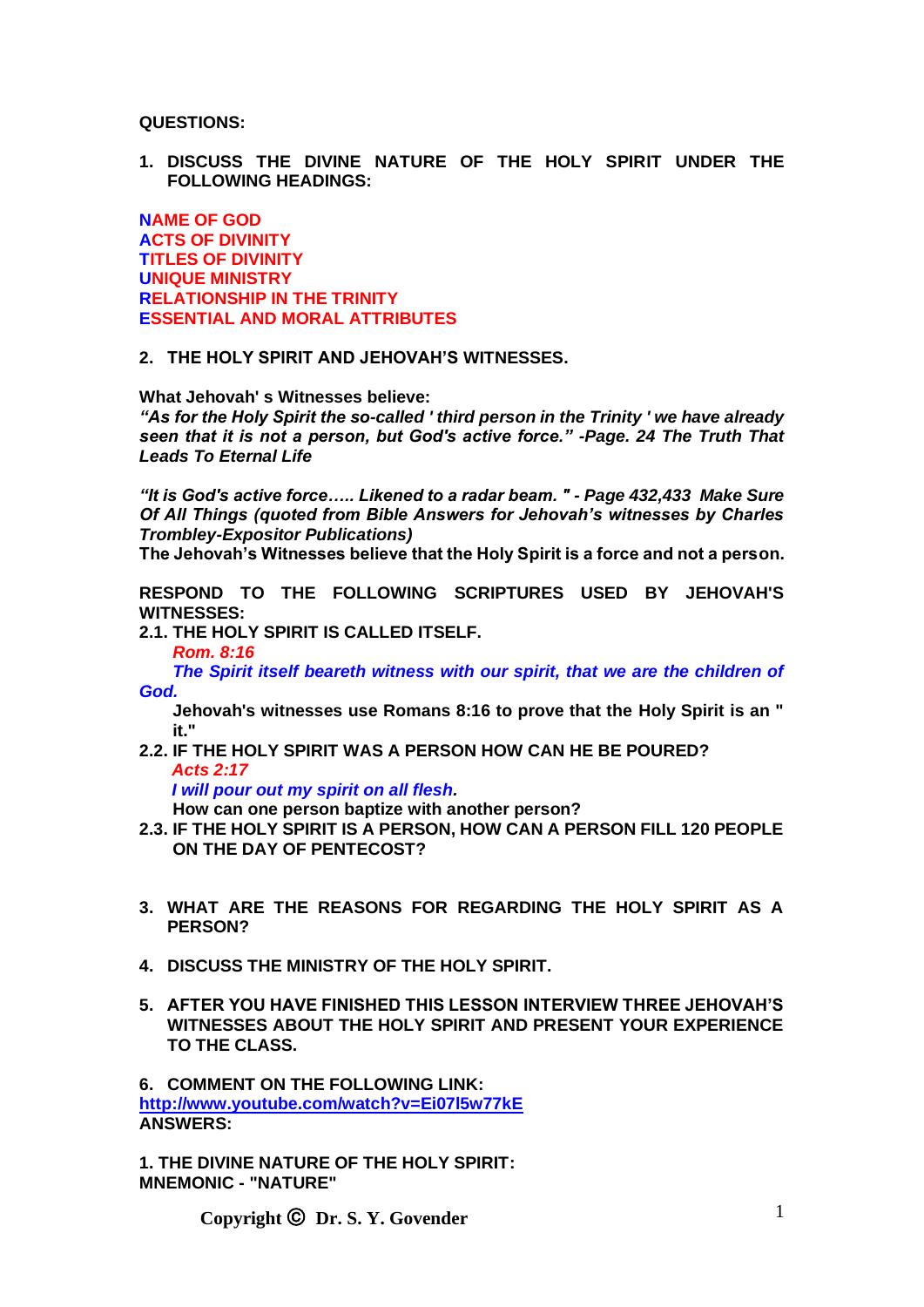**THE HOLY SPIRIT IS CO-EQUALLY GOD FOR THE FOLLOWING REASONS: NAME OF GOD ACTS OF DIVINITY TITLES OF DIVINITY UNIQUE MINISTRY RELATIONSHIP IN THE TRINITY ESSENTIAL AND MORAL ATTRIBUTES AMPLIFICATION NAME OF GOD THE HOLY SPIRIT IS CALLED GOD** *Acts 5:3-4 3 But Peter said, "Ananias, why has Satan filled your heart to lie to the Holy Spirit and keep back part of the price of the land for yourself? 4 While it remained, was it not your own? And after it was sold, was it not in your own control? Why have you conceived this thing in your heart? You have not lied to men, but to God." 1Cor.2:11 For what man knows the things of a man except the spirit of man which is in* 

*him? Even so no one knows the things of God except the Spirit of God. 1Cor.3:16*

*Do you not know that you are the temple of God, and that the Spirit of God dwells in you?*

**ACTS OF DIVINITY**

**EQUAL CLAIMS**

| <b>HOLY SPIRIT</b>                                                                                                                                                                                  | <b>JEHOVAH</b>                                                                                                                                                                                                                                                                                                                     |
|-----------------------------------------------------------------------------------------------------------------------------------------------------------------------------------------------------|------------------------------------------------------------------------------------------------------------------------------------------------------------------------------------------------------------------------------------------------------------------------------------------------------------------------------------|
| 1. Heb. 3:9 Where your fathers tested<br>Me, tried Me and saw My works forty<br>years.                                                                                                              | Ex. 17:2 Therefore the people<br>1.<br>contended with Moses, and said,<br>"Give us water, that we may drink."<br>So Moses said to them, "Why do you<br>contend with me? Why do you tempt<br>the Lord?"                                                                                                                             |
| 2. Heb. 10:16 "This is the covenant<br>that I will make with them after those<br>days, says the Lord; I will put my laws<br>into their hearts, and in their minds I<br>will write them."            | 2. Jer. 31:33 But this is the covenant<br>that I will make with the house of<br>Israel after those days, says the Lord;<br>I will put My law in their minds, and<br>write it on their hearts; and I will be<br>their God, and they shall be My<br>people.                                                                          |
| 3. Acts 28:25-26 So when they did<br>not agree among themselves, they<br>departed after Paul and said one<br>word; "The Holy Spirit spoke rightly<br>through Isaiah the prophet to our<br>fathers." | 3. Is. 6:8,10 Also I heard the voice of<br>the Lord, saying; "Whom shall I send,<br>and "Who will go for Us?" 10. Make<br>the heart of His people dull, and their<br>ears heavy, and shut their eyes lest<br>they see with their eyes, and hear with<br>their ears, and understand with their<br>heart, and return and be healed." |
| <b>1. SANCTIFICATION</b>                                                                                                                                                                            |                                                                                                                                                                                                                                                                                                                                    |
| Rom.15:16<br>that I might be a minister of Jesus<br><b>Christ to the Gentiles, ministering the</b><br>gospel of God, that the offering up of                                                        | Jude 1 Jude, a bondservant of Jesus<br><b>Christ, And brother of James, to those</b><br>who are called, sanctified by God the<br><b>Father, and preserved in Jesus Christ.</b>                                                                                                                                                     |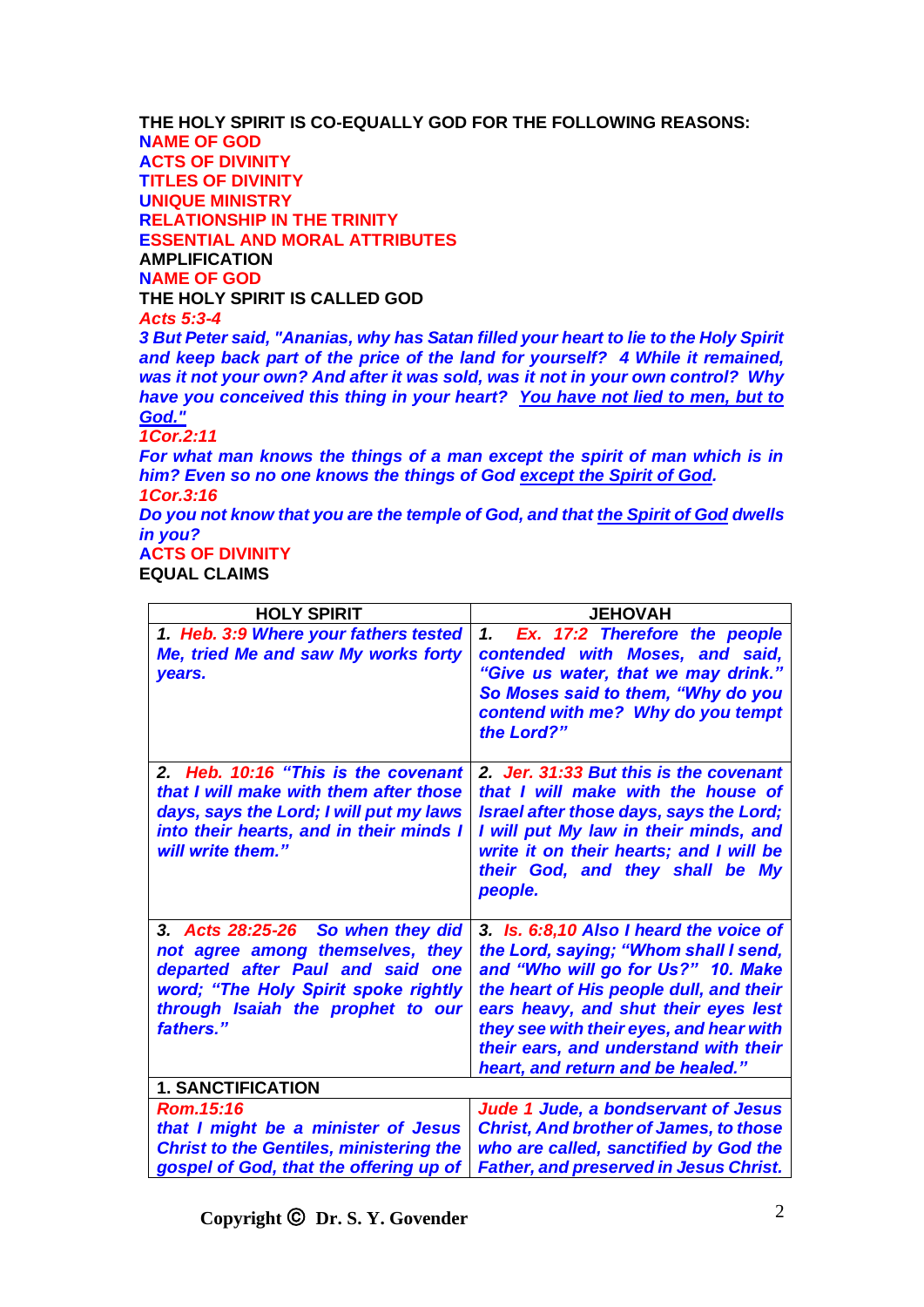| the Gentiles might be acceptable, |
|-----------------------------------|
| sanctified by the Holy Spirit.    |
|                                   |

## **2. INDWELLING**

*1Cor.3:16*

*Do you not know that you are the temple of God, and that the Spirit of God dwells in you?*

*1Cor.6:19*

*Or do you not know that your body is the temple of the Holy Spirit who is in you, whom you have from God, and you are not your own?*

| <b>HOLY SPIRIT</b>                                                                                                                                                                                                  | <b>JEHOVAH</b>                                                                            |
|---------------------------------------------------------------------------------------------------------------------------------------------------------------------------------------------------------------------|-------------------------------------------------------------------------------------------|
| <b>3. RESURRECTION</b>                                                                                                                                                                                              |                                                                                           |
| Rom. 8:11 But if the Spirit of Him who<br>raised Jesus from the dead dwells in<br>you, He who raised Christ from the<br>dead, will also give life to your mortal<br>bodies through His Spirit who dwells<br>in you. | 1 Cor. 6:14 And God both raised up<br>the Lord and will also raise us up by<br>His power. |
| <b>HOLY SPIRIT</b>                                                                                                                                                                                                  | <b>JEHOVAH</b>                                                                            |
| <b>4. CREATION</b>                                                                                                                                                                                                  |                                                                                           |
| <b>Job 33:4 The Spirit of God has made</b><br>me, and the breath of the Almighty<br>gives me life.                                                                                                                  | <b>Gen. 1:1 In the beginning God created</b><br>the heavens and the earth.                |
| Ps. 104:30 You send forth your Spirit,<br>they are created; and You renew the<br>face of the earth.                                                                                                                 |                                                                                           |

### **5. REGENERATION**

*John 3:3-6*

*3 Jesus answered and said to him, " Most assuredly, I say to you, unless one is born again he cannot see the kingdom of God." 4 Nicodemus said to Him, "How can a man be born when he is old? Can he enter a second time into his mother's womb, and be born?" 5 Jesus answered, "Most assuredly, I say to you, unless one is born of water and the Spirit, he cannot enter the kingdom of God. 6 That which is born of the flesh is flesh, and that which is born of the Spirit is spirit."*

# **6. INSPIRATION**

*2Pet.1:21*

*for prophecy never came by the will of man, but holy men of God spoke as they were moved by the Holy Spirit.*

*2Tim.3:16*

*All scripture is given by inspiration of God, and is profitable for doctrine, for reproof, for correction, for instruction in righteousness,*

## **7. GIVER OF LIFE**

*Rom.8:11*

*But if the Spirit of Him who raised Jesus from the dead dwells in you, He who raised Christ from the dead will also give life to your mortal bodies through His Spirit who dwells in you.* **TITLES OF DIVINITY**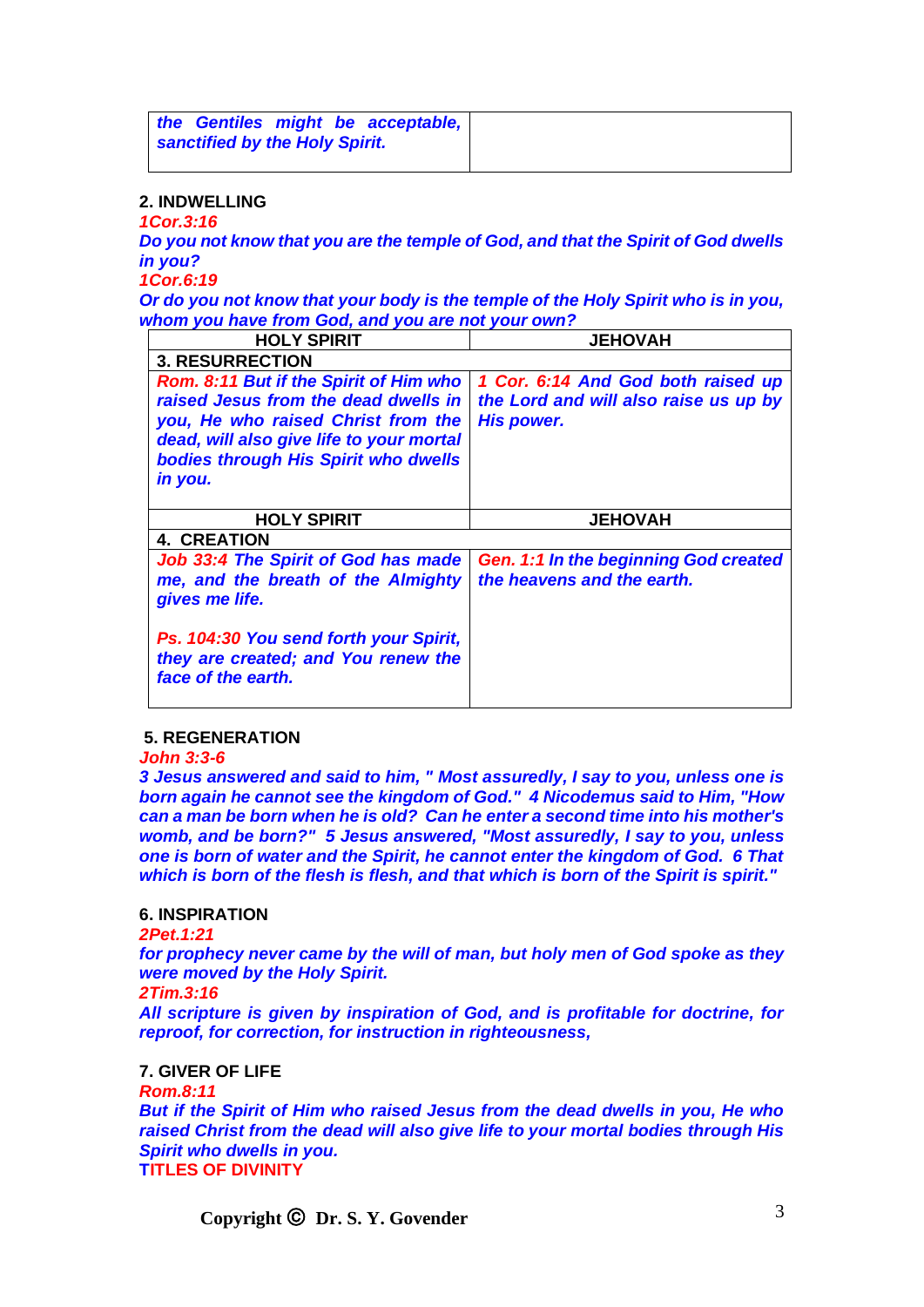# **HE IS CALLLED LORD**

*2Cor.3:17-18*

*17 Now the Lord is the Spirit; and where the Spirit of the Lord is, there is liberty. 18 But we all, with unveiled face beholding as in a mirror the glory of the Lord, are being transformed into the same image from glory to glory, just as by the Spirit of the Lord.*

**IN BIBLE TIMES ONLY DEITY WAS ADDRESSED AS LORD. UNIQUE MINISTRY**

**SEE THE MINISTRY OF THE HOLY SPIRIT –NO. 4. BELOW. RELATIONSHIP IN THE TRINITY**

**1. The Holy Spirit exercises divine authority in His association with the Father and the Son in baptism (Matt.28:19) and benediction (2Cor.13:14). This relationship exists on the basis of co-equality with the Father and the Son.**

# **2. Deut.6:4 states that God is one.**

## *Deut.6:4*

*"Hear, O Israel: The Lord our God, the Lord is one!"* **According to 1John 5:7, the Father, Son and the Holy Spirit are one.** *1John 5:7*

*For there are three who bear witness in heaven: the Father, the Word, and the Holy Spirit; and these three are one.*

**By this relationship that the Holy Spirit has in the ONENESS of God we conclude that He is TRUE GOD.**

**ESSENTIAL AND MORAL ATTRIBUTES**

# **SAME SUBSTANCE AS GOD**

**Jesus said in** *John 14:16* **that He would send us** *"another Comforter."* **The Greek word for another here is ALLOS which means ANOTHER OF THE SAME SORT not HETEROS which is ANOTHER OF A DIFFERENT SORT. P.62 Vines.**

# **ESSENTIAL ATTRIBUTES**

| <b>HOLY SPIRIT</b>                                                                                                                                                                                                                                  | <b>JEHOVAH</b>                                                                                                                                                                                                                                                                                                                                                                                                                                                                                            |
|-----------------------------------------------------------------------------------------------------------------------------------------------------------------------------------------------------------------------------------------------------|-----------------------------------------------------------------------------------------------------------------------------------------------------------------------------------------------------------------------------------------------------------------------------------------------------------------------------------------------------------------------------------------------------------------------------------------------------------------------------------------------------------|
| A. OMNIPOTENT                                                                                                                                                                                                                                       |                                                                                                                                                                                                                                                                                                                                                                                                                                                                                                           |
| Luk 1:35 And the angel answered and<br>said to her, "The Holy Spirit will come<br>upon you, and the power of the<br><b>Highest will overshadow</b><br>you;<br>therefore, also, that Holy One who is<br>to be born will be called the Son of<br>God. | Gen. 17:1 When Abram was ninety-<br>nine years old, the Lord appeared to<br>Abram and said to him, "I am<br><b>Almighty God; walk before Me and be</b><br>blameless."<br>Jer. 32:17 'Ah, Lord God! Behold, You<br>have made the heavens and the earth<br>by Your great power and outstretched<br>arm. There is nothing too hard for<br>You.<br>Luk. 1:37 "For with God nothing will<br>be impossible."<br>Luk. 18:27 But He said, "The things<br>which are impossible with men are<br>possible with God." |
|                                                                                                                                                                                                                                                     |                                                                                                                                                                                                                                                                                                                                                                                                                                                                                                           |
| <b>HOLY SPIRIT</b>                                                                                                                                                                                                                                  | <b>JEHOVAH</b>                                                                                                                                                                                                                                                                                                                                                                                                                                                                                            |
| <b>B. OMNIPRESENT</b>                                                                                                                                                                                                                               |                                                                                                                                                                                                                                                                                                                                                                                                                                                                                                           |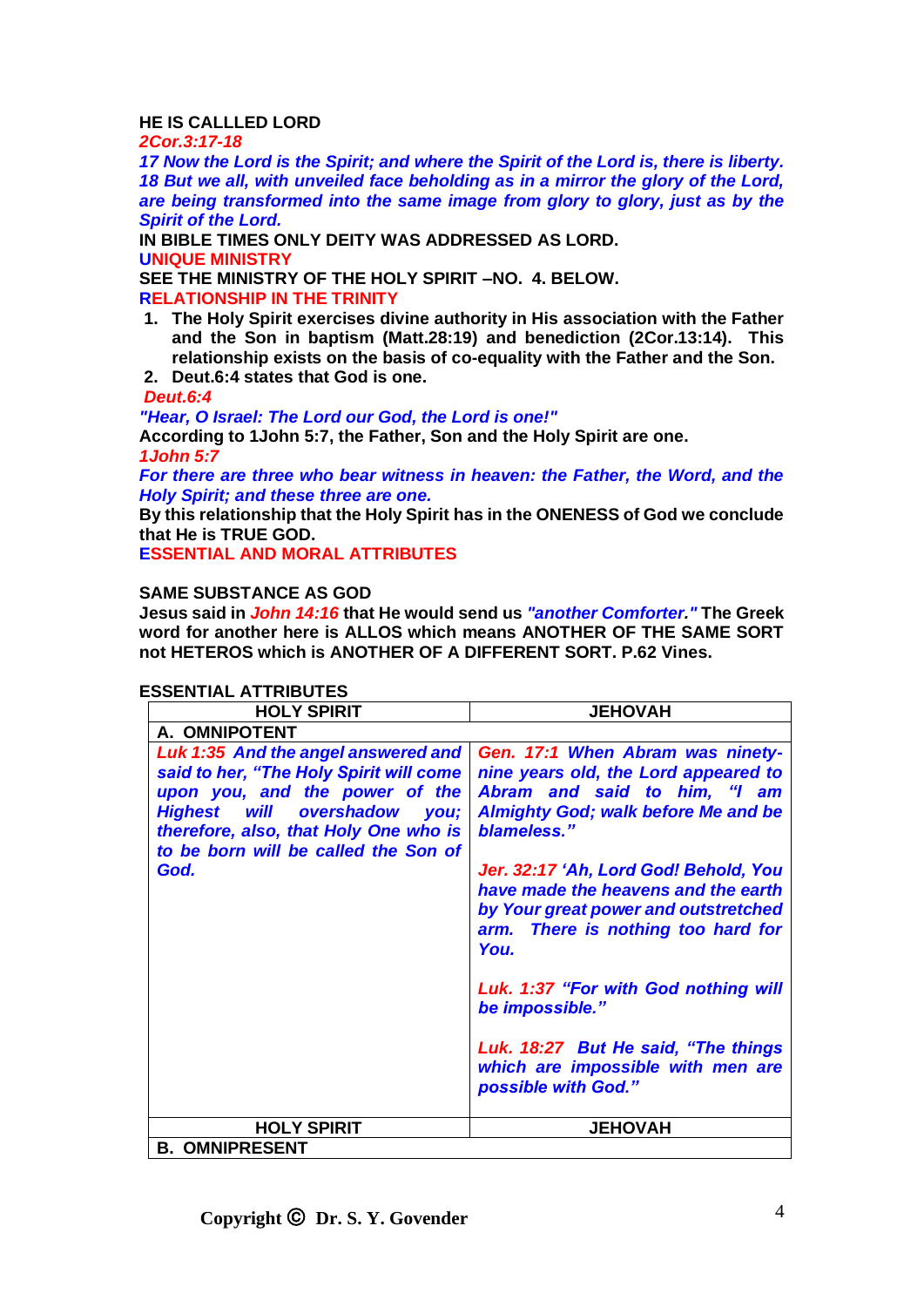| Ps. 139:7-10 Where can I go from your<br>Spirit? Or where can I flee from Your<br>presence? If I ascend into heaven,<br>You are there; If I make my bed in<br>hell, behold, You are there. If I take<br>the wings of the morning, and dwell in<br>the uttermost parts of the sea, even<br>there Your hand shall lead me, and<br>Your right hand shall hold me.                                                                                           | Jer. 23:24 Can anyone hide himself in<br>secret places, so I shall not see him?"<br>says the Lord; "Do I not fill heaven<br>and earth?" says the Lord.                                    |
|----------------------------------------------------------------------------------------------------------------------------------------------------------------------------------------------------------------------------------------------------------------------------------------------------------------------------------------------------------------------------------------------------------------------------------------------------------|-------------------------------------------------------------------------------------------------------------------------------------------------------------------------------------------|
| <b>C. OMNISCIENT</b>                                                                                                                                                                                                                                                                                                                                                                                                                                     |                                                                                                                                                                                           |
| John 14:26 "But the Helper, the Holy<br>Spirit who the Father will send in My<br>name, He will teach you all things and<br>bring to Your remembrance all things<br>that I said to you.                                                                                                                                                                                                                                                                   | Heb. 4:13 And there is no creature<br>hidden from His sight, but all things<br>are naked and open to the eyes of Him<br>to whom we must give account.                                     |
| Isa 40:13-14 Who has directed the<br><b>Spirit of the Lord, or as His counsellor</b><br>has taught Him? With whom did He<br>take counsel, and who instructed<br>Him, and taught Him in the path of<br>justice? Who taught Him knowledge,<br>showed Him<br>the<br>and<br>way<br><b>of</b><br>understanding?<br>1Cor.2:10<br>But God has revealed them to us<br>through His Spirit. For the Spirit<br>searches all things, yes, the deep<br>things of God. | Ps. 147:5 Great is our Lord, and<br>mighty in power, His understanding in<br><i>infinite.</i>                                                                                             |
| <b>D. ETERNAL</b>                                                                                                                                                                                                                                                                                                                                                                                                                                        |                                                                                                                                                                                           |
| Heb. 9:14 How much more shall the<br>blood of Christ, who through the<br>eternal Spirit offered Himself without<br>spot to God, cleanse your conscience<br>from dead works to serve the living<br>God?                                                                                                                                                                                                                                                   | Rom. 16:26 But now made manifest,<br>and by the prophetic Scriptures made<br>known to all nations, according to the<br>commandment of the everlasting<br>God, for obedience to the faith. |

# **MORAL ATTRIBUTES**

**THESE ARE ATTRIBUTES THAT BELONG TO GOD AND ARE IMPARTED BY GOD TO MAN.**

• **TRUTH**

*John 16:13*

*"However, when He, the Spirit of truth, has come, He will guide you into all truth; for He will not speak on His own authority, but whatever He hears, He will speak; and He will tell you things to come.*

#### • **HOLINESS** *Rom.1:4*

*and declared to be the Son of God with power, according to the Spirit of holiness, by the resurrection from the dead:*

# • **LOVE**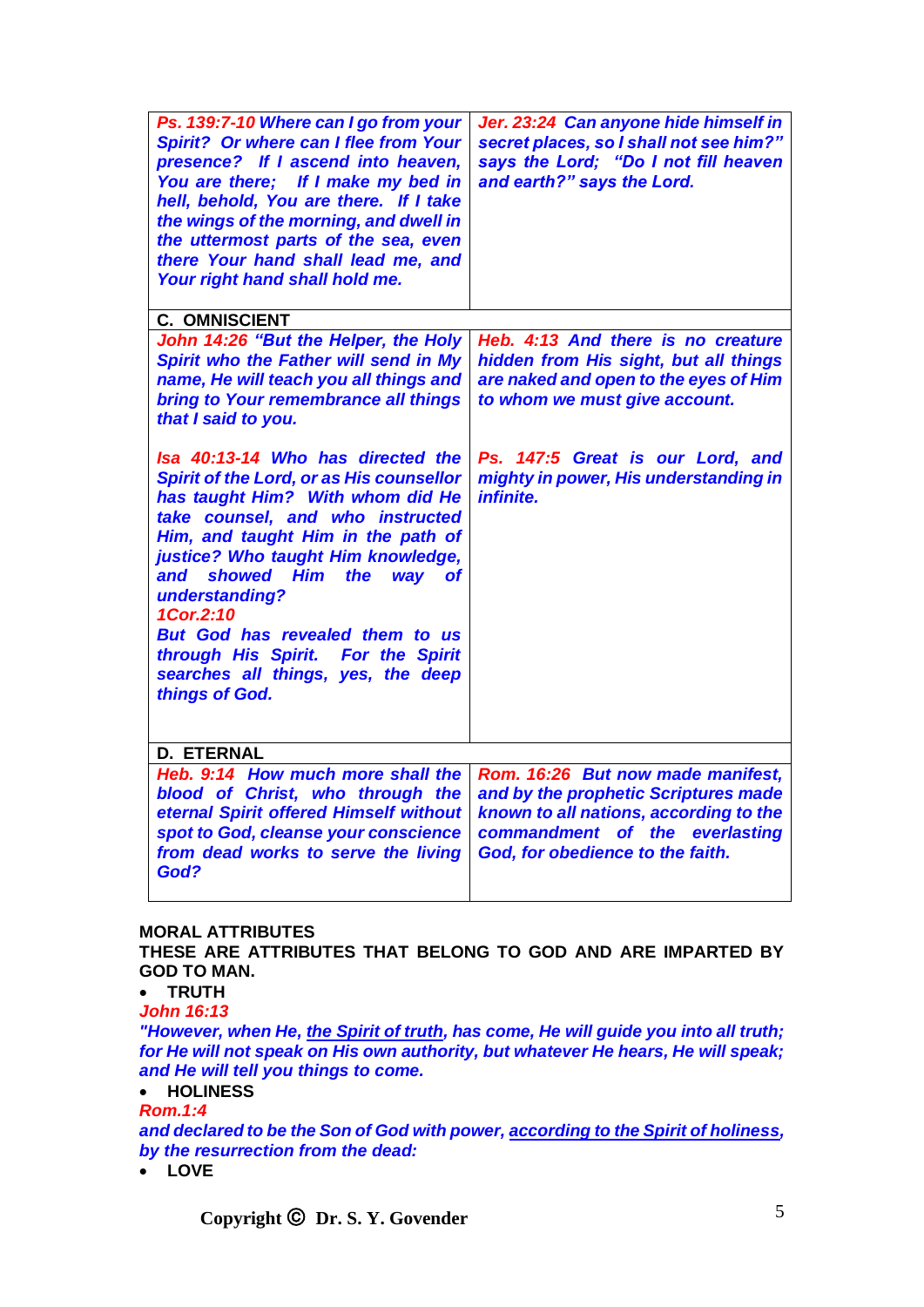*Rom.15:30 Now I beg you, brethren, through the Lord Jesus Christ, and through the love of the Spirit, that you strive together with me in your prayers to God for me.*

## **2. THE HOLY SPIRIT AND JEHOVAH'S WITNESS**

**What Jehovah' s Witnesses believe:**

**As for the Holy Spirit the so-called ' third person in the Trinity ' we have already seen that it is not a person, but God's active force. Page. 24 The Truth That Leads To Eternal Life**

**"It is God's active force….. Likened to a radar beam. " Page 432,433 Make Sure Of All Things The Jehovah's Witnesses believe that the Holy Spirit is a force and not a person.**

**SCRIPTURES USED BY JEHOVAH'S WITNESSES:**

**2.1. THE HOLY SPIRIT IS CALLED ITSELF.** *Rom. 8:16 The Spirit itself beareth witness with our spirit, that we are the children of God.* **Jehovah's witnesses use Romans 8:16 to prove that the Holy Spirit is an " it."**

**Response:** 

**Greek word for the spirit is PNEUMA. Pneuma is a neuter noun and it is grammatically correct for a neuter noun to be followed by the neuter pronoun " itself ."**

**In Luke 1:35 Jesus is called the " holy thing" although Jesus is a person.**

**2.2. IF THE HOLY SPIRIT WAS A PERSON HOW CAN HE BE POURED?** *Acts 2:17 I will pour out my spirit on all flesh.* **How can one person baptize with another person ?**

**Response:** 

**Jehovah's witnesses confuse figurative and literal language.** *Job. 10:10 Didst thou not pour me out like milk.* **Here Job speaks figuratively. At Pentecost 120 were baptized not with but in the Holy Spirit.**

**2.3 IF THE HOLY SPIRIT IS A PERSON, HOW CAN A PERSON FILL 120 PEOPLE ON THE DAY OF PENTECOST?**

**Response:** 

**Jehovah is a person, yet He fills heaven and earth. ( Jer.23:24) Jesus is a person. He fills every born again believer - Christ in you the hope of glory. (Col. 1:27/ Rev.3:20) The Father also fills every born again believer. ( John 14:23)**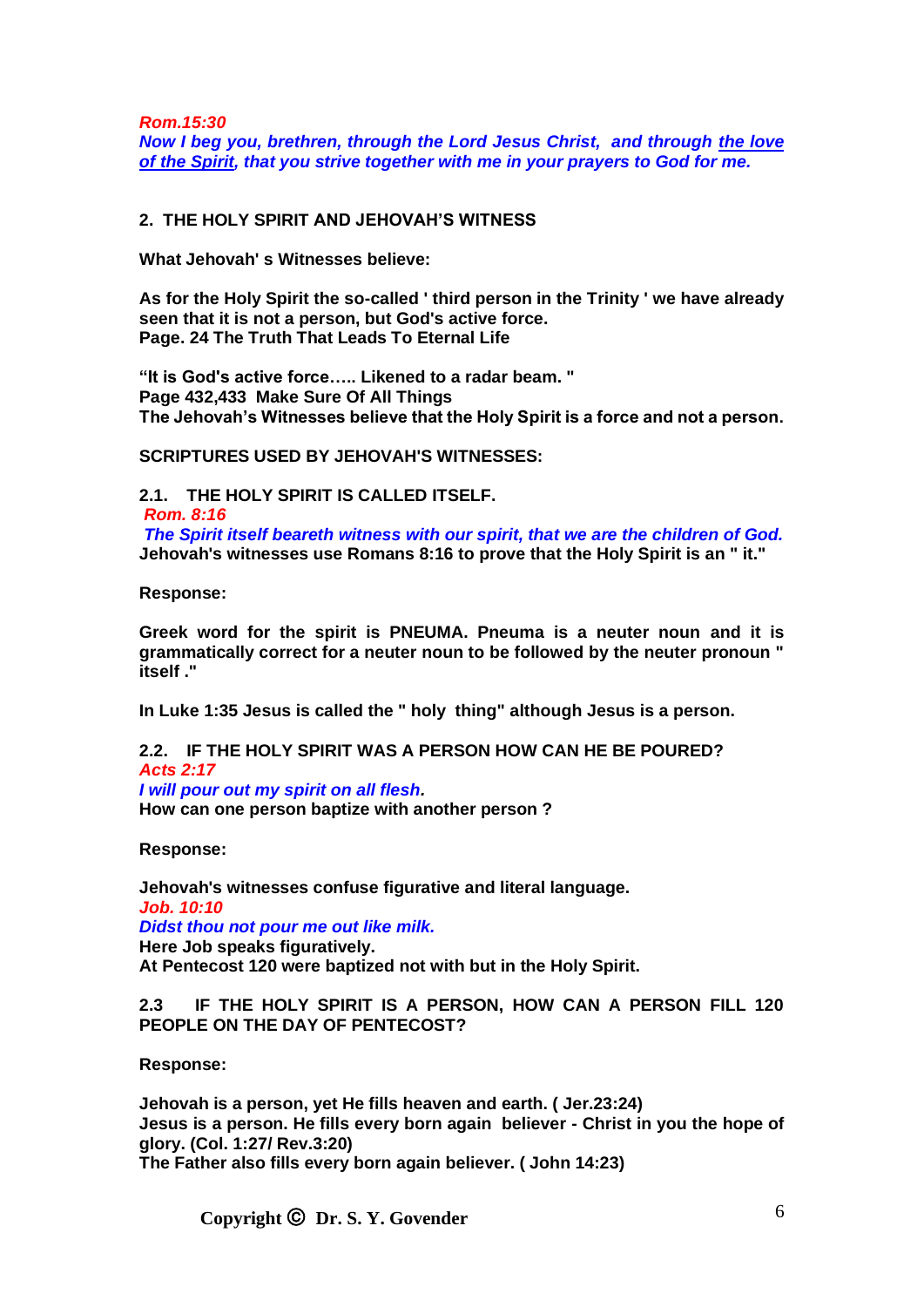**What the Bible says:**

#### **3. THE HOLY SPIRIT IS A PERSON FOR THE FOLLOWING REASONS:**

**(N.B. A force or radar beam does not fulfil these criteria.) MNEMONIC - "SPIRIT" THE PERSONALITY OF THE HOLY SPIRIT IS SEEN IN THE FOLLOWING :- PERSONAL SENSIBILITY PERSONAL PRONOUNS PERSONAL IDENTITY PERSONAL ROLES PERSONAL IDENTIFICATION WITH THE FATHER AND SON PERSONAL TRAITS AMPLIFICATION THE FACT THAT THE HOLY SPIRIT IS A PERSON AND NOT AN IMPERSONAL FORCE IS INDICATED BY THE FOLLOWING :- PERSONAL SENSIBILITY THIS IS THE ABILITY TO FEEL THE HOLY SPIRIT: - [1]. CAN BE GRIEVED** *Eph.4:30 And do not grieve the Holy Spirit of God, by whom you were sealed for the day of redemption.* **[2]. CAN FEEL LOVE** *Rom.15:30 Now I beg you, brethren, through the Lord Jesus Christ's sake and through the love of the Spirit, that you strive together with me in your prayers to God for me.* **[3]. CAN BE INSULTED** *Heb.10:29 Of how much worse punishment, do you suppose, will he be thought worthy who has trampled the Son of God underfoot, counted the blood of the covenant by which he was sanctified a common thing, and insulted the Spirit of grace?* **PERSONAL PRONOUNS** *John 16:13-14 13 "However, when He, the Spirit of truth, has come, He will guide you into all truth; for He will not speak on His own authority, but whatever He hears, He will speak; and He will tell you things to come. 14 He will glorify Me, for He will take of Mine, and declare it to you."* **PERSONAL IDENTITY CALLED `ANOTHER COMFORTER'** *John 14:16 [KJV]*

*"And I will pray the Father, and he shall give you another Comforter, that he may abide with you for ever."*

**The Holy Spirit is called `Comforter'. This gives him a personal identity. There are two Greek words used for another viz. ALLOS and HETEROS. ALLOS means another of the same sort and HETEROS means another of a different sort (Vines P.62). The Greek for another in this scripture is ALLOS.**

**`Another Comforter' correctly means another like Jesus. The Greek for Comforter is PARAKLETOS which is the same word used for Jesus in 1John 2:1 and is translated as ADVOCATE. The Holy Spirit is our advocate (comforter, helper). This task can only be fulfilled by a person.**

#### **PERSONAL ROLES**

**THESE ARE ACTIONS THAT INDICATE THAT THE HOLY SPIRIT HAS A WILL [i.e. ABILITY TO MAKE DECISIONS]**

**SEE MNEMONIC "SPIRIT" – MINISTRY OF THE SPIRIT.**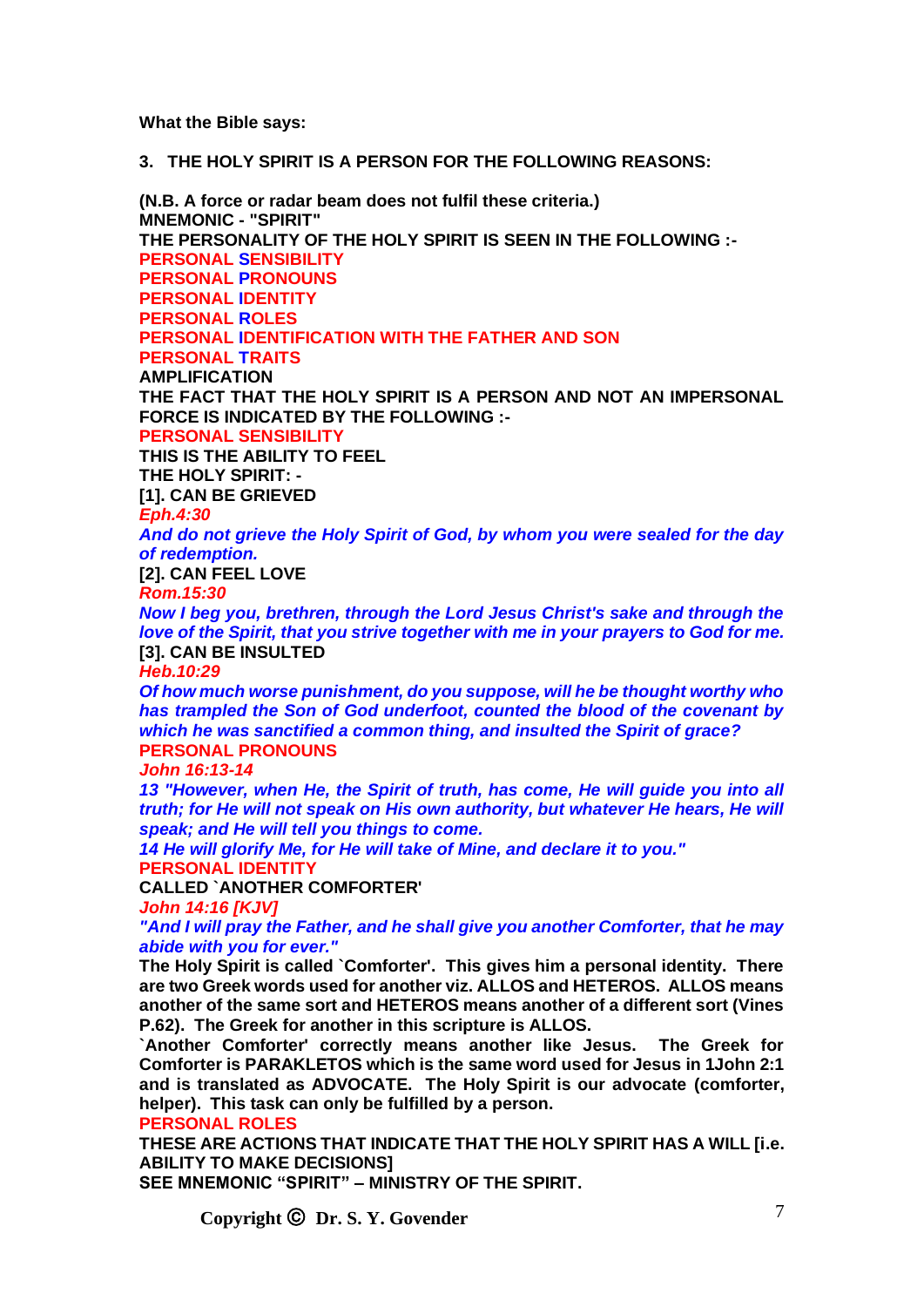#### **PERSONAL IDENTIFICATION WITH THE FATHER AND SON**

**The Father and the Son are persons. The Holy Spirit's identification with the Father and Son makes Him a person. Baptism (Matt.28:19) and benediction (2Cor.13:14) are done in the Triune name. The Holy Spirit has to be a person to be identified together with the other persons in this action.**

**PERSONAL TRAITS**

**The Holy Spirit has the main qualities that make up personality.**

**[1]. MIND [INTELLECT - THE ABILITY TO THINK]**

*Rom.8:27*

*Now He who searches the hearts knows what the mind of the Spirit is, because He makes intercession for the saints according to the will of God.* **BECAUSE HE HAS A MIND HE CAN BE: -**

**1.1. LIED TO**

*Acts 5:3*

*But Peter said, "Ananias, why has Satan filled your heart to lie to the Holy Spirit and keep back part of the price of the land for yourself?"*

**1.2. BLASPHEMED**

*Matt.12:31-32*

*31 "Therefore I say to you, every sin and blasphemy will be forgiven men, but the blasphemy against the Spirit will not be forgiven men. 32 Anyone who speaks a word against the Son of Man, it will be forgiven him; but whoever speaks against the Holy Spirit, it will not be forgiven him, either in this age or in the age to come."*

**1.3. RESISTED**

*Acts 7:51*

*"You stiff-necked and uncircumcised in heart and ears! You always resist the Holy Spirit; as your fathers did, so do you.*

**[2]. EMOTIONS**

**The ability to feel - dealt with under sensibility. [3]. WILL**

**The ability to make decisions - dealt with under personal roles.**

**4. MINISTRY OF THE HOLY SPIRIT MNEMONIC - "SPIRIT" MINISTRY OF THE HOLY SPIRIT IS REFLECTED IN THE FOLLOWING AREAS: SELECTS SEALS STEERS PROTECTS POTENTIATES PREVAILS INTERCEDES INSPIRES INDWELLS REGENERATES REMINDS REPROVES ILLUMINATES IMPARTS INVITES TEACHES TESTIFIES TRANSFORMS AMPLIFICATION SELECTS**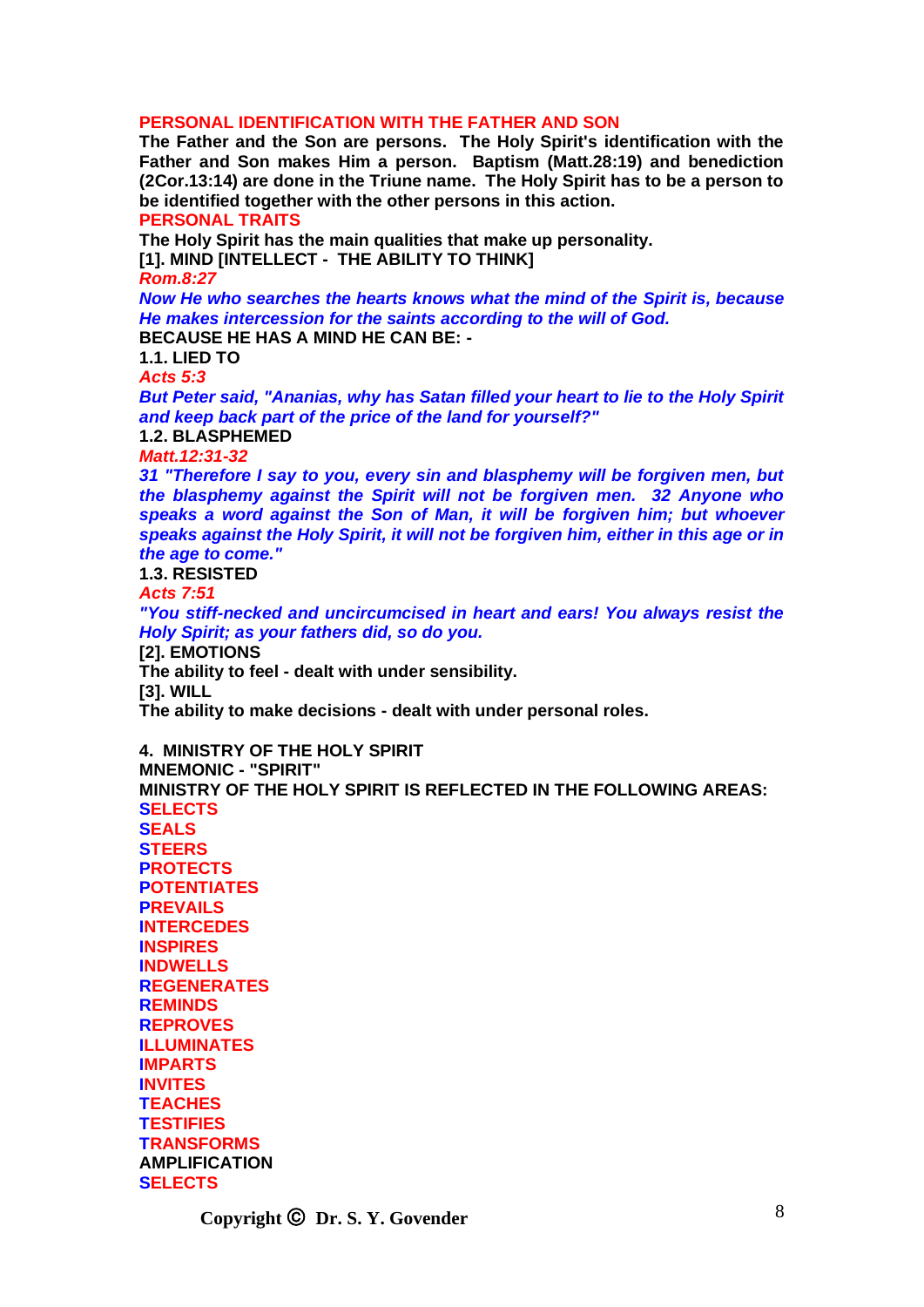### **1.1. AREAS FOR MINISTRY**

*Acts 16:6-7*

*6 Now when they had gone through Phrygia and the region of Galatia, they were forbidden by the Holy Spirit to preach the word in Asia. 7 After they had come to Mysia, they tried to go into Bithynia, but the Spirit did not permit them.*

**Jesus said in Matt.28:19,** *"Go and teach all nations...."* **but the Holy Spirit selects the areas and timing for ministry. Paul did go to Asia at a later date and experienced great success.**

**1.2. LEADERS FOR MINISTRY**

*Acts 13:2*

*As they ministered to the Lord and fasted, the Holy Spirit said, "Now separate to me Barnabas and Saul for the work to which I have called them."*

**The Holy Spirit specifically separated Paul and Barnabas for this ministry. In disobedience, Barnabas took Mark with them and even allowed him to preach in the synagogues. As Mark was not really called into this ministry, he abandoned Paul and Barnabas, which caused much frustration to Paul and eventually resulted in the separation of Paul and Barnabas.**

**1.3. THOSE CALLED TO BE SAVED**

*2Thess.2:13*

*But we are bound to give thanks to God always for you, brethren beloved by the Lord, because God from the beginning chose you for salvation through sanctification by the Spirit and belief in the truth,*

**SEALS** *Eph.1:13*

*In Him you also trusted, after you heard the word of truth, the gospel of your salvation; in whom also, having believed, you were sealed with the Holy Spirit of promise,*

**The Holy Spirit is the seal (confirmation, assurance) of our salvation. The Church is the Bride and Jesus the Bridegroom. Jesus purchased the Church with His blood and sealed His affection for the Church with the eternal Holy Spirit. STEERS**

*John 16:13a*

*"However, when He the Spirit of truth, has come, He will guide you into all truth;....* 

*John 17:17*

*"Sanctify them by Your truth. Your word is truth."*

**The Holy Spirit guides through scripture.**

**PROTECTS**

*1John 4:4*

*You are of God, little children and have overcome them, because He who is in you is greater than He who is in the world.*

*Is.59:19*

*....When the enemy comes in like a flood, the Spirit of the Lord will lift up a standard against him.*

**POTENTIATES [Empowers the Believer]**

**[1]. TO WITNESS**

*Acts 1:8*

*"But you shall receive power when the the Holy Spirit has come upon you and you shall be witnesses to Me in Jerusalem, and in all Judea and Samaria, and to the end of the earth."*

*Rom.15:19*

*in mighty signs and wonders, by the power of the Spirit of God, so that from*  Jerusalem and round about to Illyricum I have fully preached the gospel of *Christ.*

**[2]. THE INNER MAN**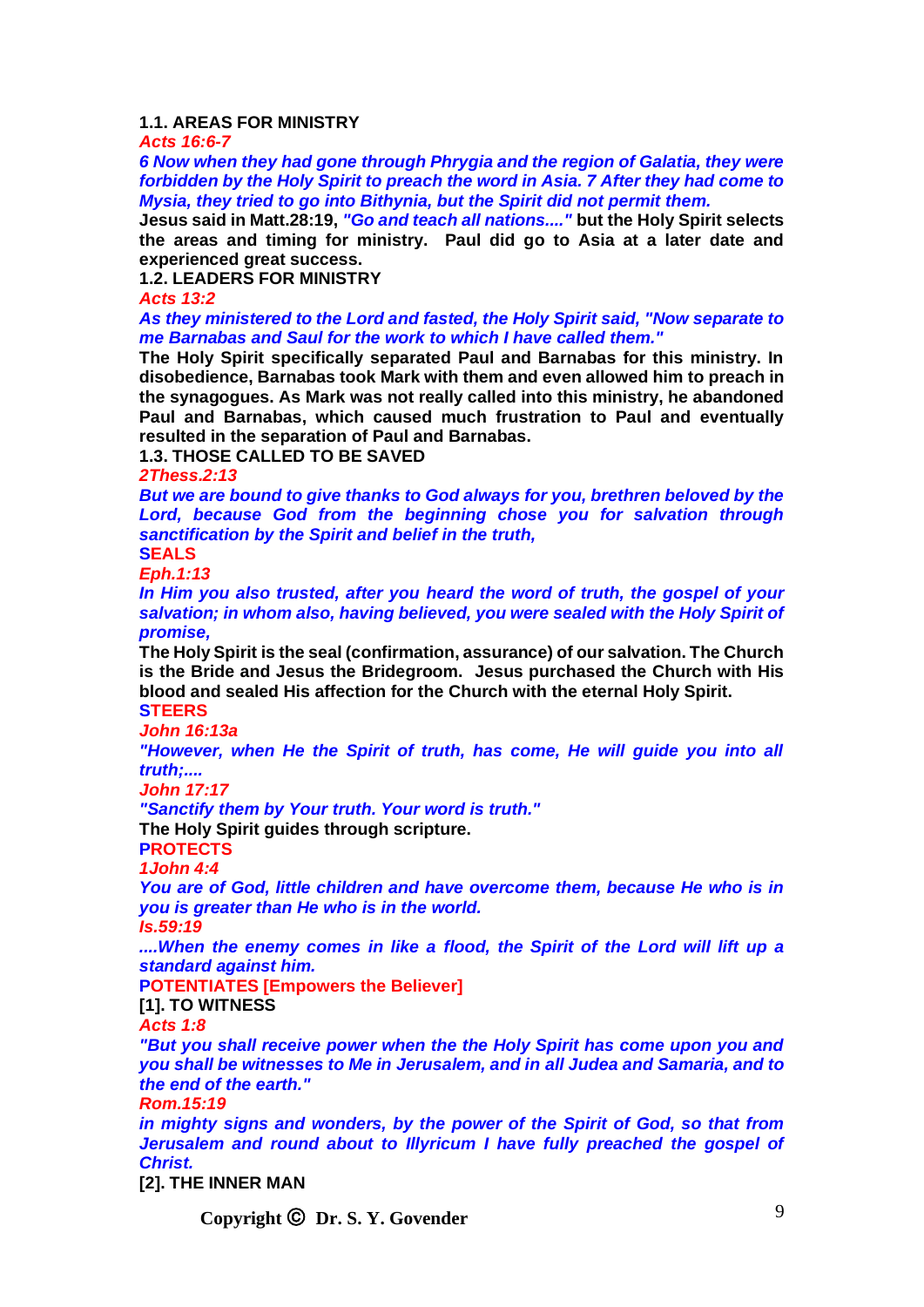*Eph.3:16*

*that He would grant you, according to the riches of His glory, to be strengthened with might through His Spirit in the inner man,* **PREVAILS** *Zech.4:6b "...Not by might not by power but by My Spirit, says the Lord of hosts."* **INTERCEDES** *Rom.8:26-27 26 Likewise the Spirit also helps in our weaknesses. For we do not know what we should pray for as we ought, but the Spirit Himself makes intercession for us with groanings which cannot be uttered. 27 Now He who searches the hearts knows what the mind of the Spirit is, because He makes intercession for the saints according to His purpose.* **INSPIRES** *2Pet.1:21 for prophecy never came by the will of man, but holy men of God spoke as they were moved by the Holy Spirit. 2Tim.3:16 All scripture is given by inspiration of God, and is profitable for doctrine, for reproof, for correction, for instruction in righteousness,* **INDWELLS** *1Cor.3:16 Do you not know that you are the temple of God and that the Spirit of God dwells in you? 1Cor.6:19 Or do you not know that your body is the temple of the Holy Spirit who is in you, whom you have from God, and you are not your own? Gal.4:6 And because you are sons, God has sent forth the Spirit of His Son into your hearts, crying out, "Abba, Father!"* **REGENERATES** *John 3:5 Jesus answered, "Most assuredly, I say to you, unless one is born of water and the Spirit, he cannot enter the kingdom of God." Titus 3:5 not by works of righteousness which we have done, but according to His mercy He saved us, through the washing of regeneration and renewing of the Holy Spirit.* **REMINDS** *John 14:26* **"But the Helper, the Holy Spirit, whom the Father will send in My name, He will** *teach you all things, and bring to your remembrance all things that I said to you."* **REPROVES** *John 16:8 "And when He has come, He will convict the world of sin, and of righteousness, and of judgment:"* **ILLUMINATES [1]. UNDERSTANDING OF THE WORD** *1Cor.2:12 Now we have received, not the spirit of the world, but the Spirit who is from God, that we might know the things that have been freely given to us by God.* **[2]. REVEALS THINGS TO COME** *John 16:13*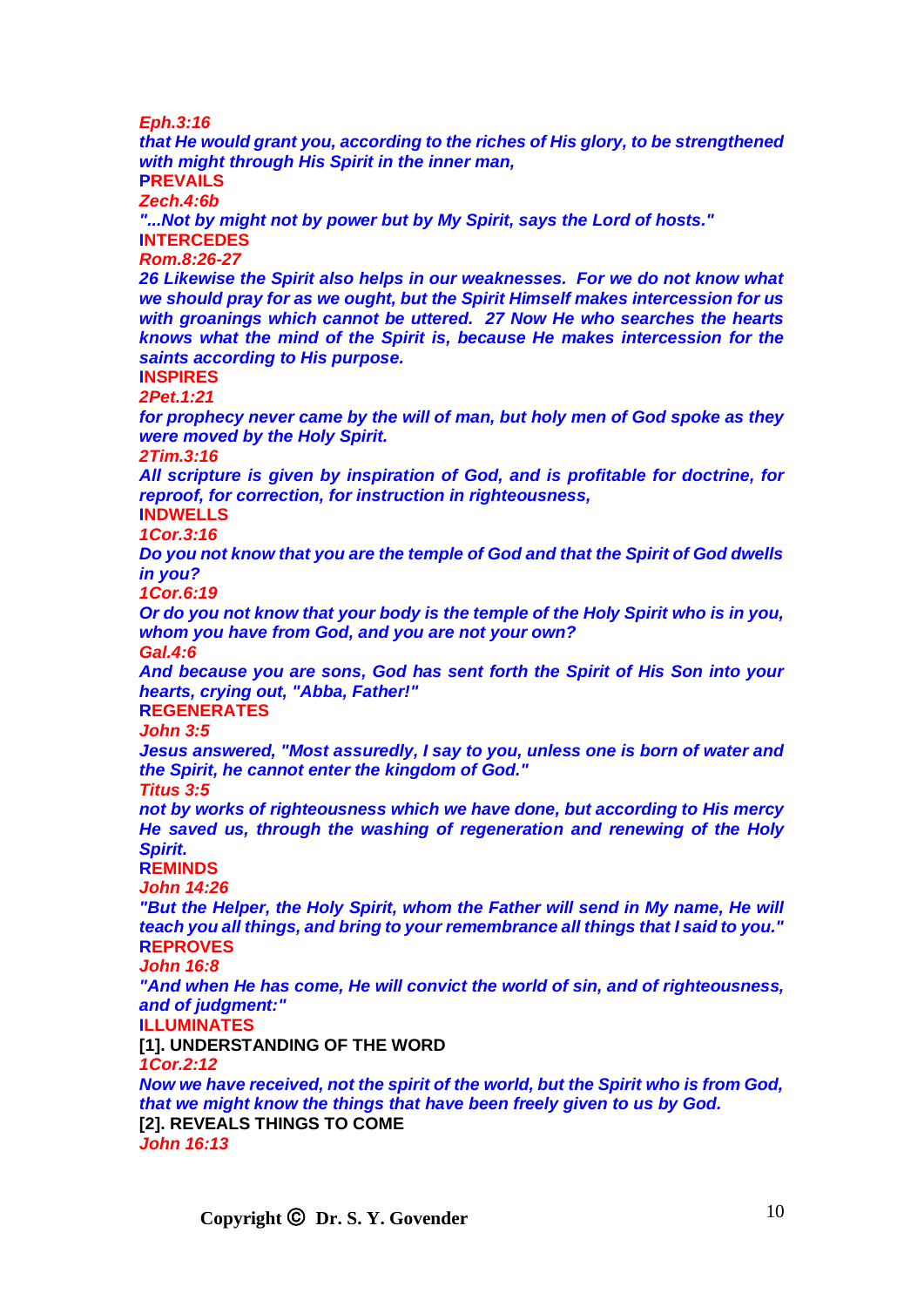*"However, when He the Spirit of truth, has come, He will guide you into all truth; for He will not speak on His own authority, but whatever He hears He will speak; and He will tell you things to come." 1Cor.2:10a But God has revealed them to us through His Spirit... Acts 21:11 When he had come to us, he took Paul's belt, bound his own hands and feet, and said, "Thus says the Holy Spirit, `So shall the Jews at Jerusalem bind the man who owns this belt, and deliver him into the hands of the Gentiles.'"* **IMPARTS [1]. GIFTS** *1Cor.12:7,11 7 But the manifestation of the Spirit is given to each one for the profit of all: ..............11 But one and the same Spirit works all these things, distributing to each one individually as He wills.* **[2]. LIFE** *John 6:63a "It is the Spirit who gives life; ...." 1Pet.3:18 For Christ also suffered once for sins, the just for the unjust, that He might bring us to God, being put to death in the flesh but made alive by the Spirit. Rom.8:11 But if the Spirit of Him who raised Jesus from the dead dwells in you, He who raised Christ from the dead will also give life to your mortal bodies through His Spirit who dwells in you.* **INVITES** *Rev.22:17a And the Spirit and the bride say, "Come!" And let him who hears say, "Come!".....* **TEACHES** *John 14:26* **"But the Helper, the Holy Spirit, whom the Father will send in My name, He will** *teach you all things, and bring to your remembrance all things that I said to you." 1John 2:27 But the anointing which you have received from Him abides in you, and you do not need that anyone teach you; but as the same anointing teaches you concerning all things, and is true, and is not a lie, and just as it has taught you, you will abide in Him.* **TESTIFIES [1]. TESTIFIES OF JESUS** *John 15:26 "But when the Helper comes, whom I shall send to you from the Father, the Spirit of truth who proceeds from the Father, He will testify of Me." Rev.19:10e ...For the testimony of Jesus is the spirit of prophecy. John 16:14 "He will glorify Me, for He will take of what is Mine and declare it to you."* **[2]. TESTIFIES THAT WE ARE GOD'S CHILDREN** *Rom.8:16 The Spirit Himself bears witness with out spirit that we are children of God.* **[3]. TESTIFIES OF OUR SANCTIFICATION** *Heb.10:14-16 14 For by one offering He has perfected forever those who are being sanctified. 15 And the Holy Spirit also witnessed to us; for after He had said before, 16 "This is the covenant that I will make with them after those days, says the Lord: I will put My laws into their hearts, and in their minds I will write them,"*